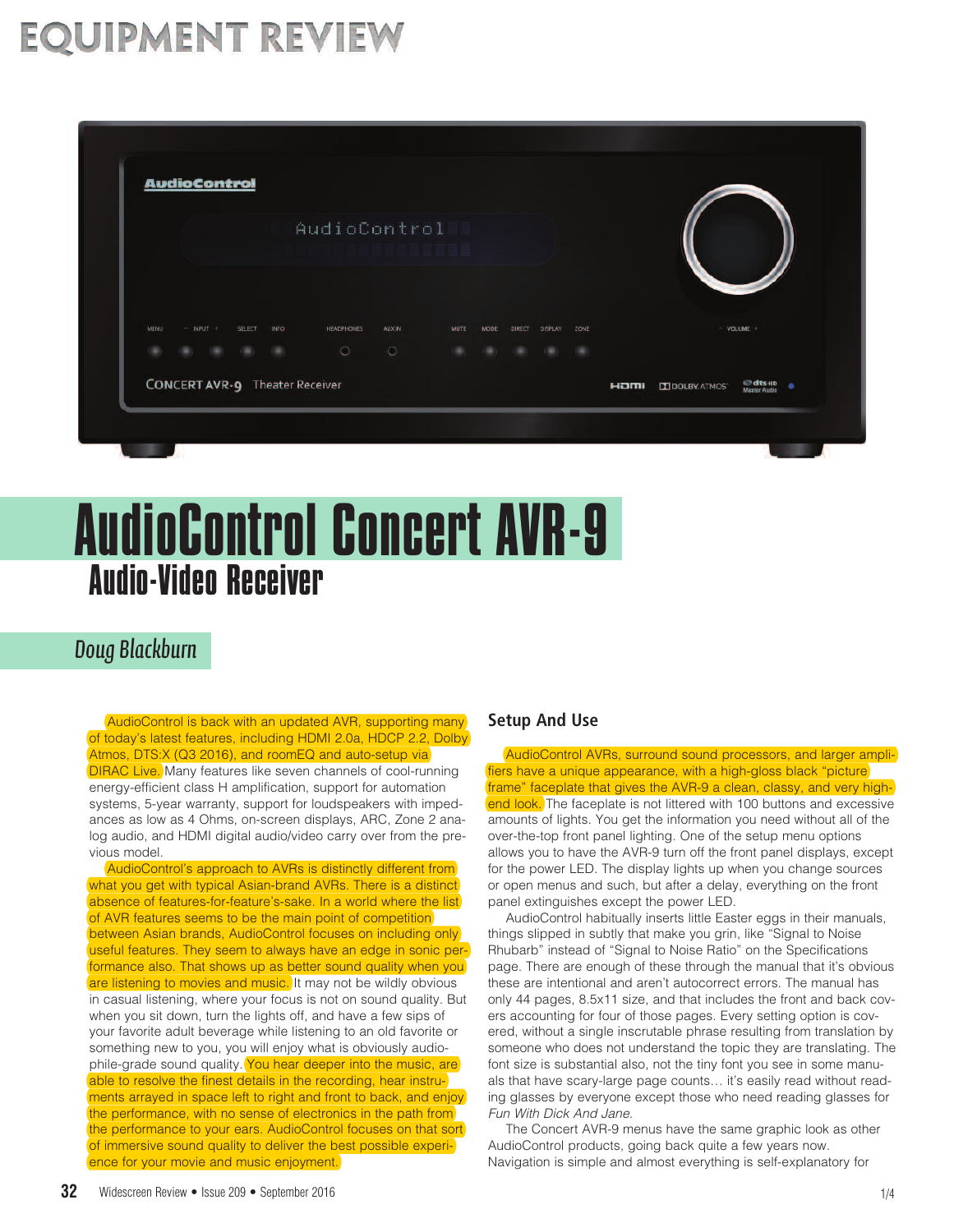## **EQUIPMENT REVIEW**

anyone reasonably familiar with AVR setup. AudioControl retains their well-reasoned back panel layout, complete with all the inputs being surrounded with white paint, and all the outputs being surrounded with black finish. There is a cooling fan exiting out the back. I have no idea if it ever runs or not. I never heard it in operation. The class H amplifier circuits may generate enough heat to cause the fan to operate if the volume level is high enough, in enough channels, all at the same time. But if that fan ever did turn on during the review, I never heard it.

 AudioControl is focused on system integration features and supports every major control system available. The AVR-9 can be controlled via RS-232, Ethernet, and wired IR. The only video inputs and outputs are HDMI. That means no more composite or component video for Zone 2. The AVR-9 does support HDMI 2.0a, HDCP 2.2, and HDR, with the exception of one HDMI input that is MHL compatible.

 One of the areas AudioControl AVRs have lagged behind in the past has been the addition of more capable auto-setup and roomEQ software. This is primarily due to the positioning of AudioControl products in the installer/integrator channel. Installers and integrators will typically go much more technical, perhaps even using AudioControl's own audio analyzer to design a custom sound solution for each installation. But for the Concert AVR-9, AudioControl has added DIRAC Live for auto-setup and RoomEQ. This software runs on your own computer or the installer/integrator's computer. You connect an included USB dongle to the computer, plug the included measurement microphone into the USB dongle, and download the DIRAC Live app from the AudioControl Web site. Run the software to generate auto-setup and roomEQ. When you have what you need, you download the results to the Concert AVR-9. You can enable or disable DIRAC Live on a source by source basis. You (or your installer) may decide to use DIRAC Live for movies but to turn it off for music. Of course, it is easy enough to turn on or off for any source if you have no trepidations about using the AVR-9's menus. I wasn't able to run DIRAC Live here due to technical issues, but if those are overcome in the near future, I will write a brief summary of the results in a future *Widescreen Review* issue. But having used DIRAC Live before with Datasat gear (two surround processors selling for well over \$10,000), I expect the results to be at least competitive with other roomEQ and auto setup options found in other top-ofthe-line AVRs.

 The AVR-9 starts up from standby very quickly, something you appreciate when you might be turning your system on and off ten times in an hour… there is nothing pretty about reviewing home theatre gear! Switching inputs and navigating menus is also quick and frustration-free. The whole time the AVR-9 was here, a couple of months longer than normal due to a fairly long review equipment queue, it was used extensively in two systems. The family room system consisted of a flat panel TV, floor-standing stereo loudspeakers, and a few source components. In the main system, the AVR-9 drove 7.1.4 loudspeakers using Atmos and Dolby Surround frequently. never experienced a glitch or problem with the AVR-9. It just consistently did its job without skipping a beat.

 AudioControl includes a multi-component IR remote control for those who aren't using a system controller or other integrated control system. It can control up to eight components and has both pre-programmed code sets and a learning mode. The 55 buttons are all backlit and it has an auto-shutoff mode should it become tightly wedged between cushions that are pressing buttons that would run down the batteries. A rounded, finger-sized depression in the back of the remote aligns your index finger directly below the "OK" button in the center of the navigation "wheel."

## SPECIFICATIONS

### **Features**

HDMI: 7 In; 2 Out Main, Zone 2 out; supports HDMI 2.0a, HDCP 2.2; 1 input (STB/MHL) is MHL compatible and does not support HDCP 2.2 Legacy video connections: none

7.1 channels or 5.1 channels with amplified stereo Zone 2 Automatic Setup and RoomEQ with DIRAC Live or Manual setup Video Support: SD, HD, 3-D HD, UHD (can upconvert 1080p to

UHD, other resolutions pass-through), HDR, Rec.709, Rec.2020 Digital Audio Inputs: 4 coax; 2 TOSLink; 1 USB; 1 Ethernet

Line Level Analog Audio Inputs: 6 stereo, RCAs Line Level Analog Audio Outputs: 7.1, RCAs; Height 1 L&R; Height 2 stereo L&R; Subwoofer 2

Speaker Level Analog Audio Outputs: 7 channels; 1 pair assignable to rear surround or Height 1 or Zone 2

Front panel headphone mini-jack

Power switch: 1, rear panel Standby switch: 1, front panel and on remote control

Supports major codecs including: Dolby Atmos with DTS:X being released (free update) later in 2016 Automation/Integration: RS-232 port, control over IP; wired IR

Control System support: Control 4; Savant; Crestron; RTI; URC; Logitech

Zone 1 & 2 12VDC triggers

Detachable power cord, IEC socket

Radio antenna connection

Direct mode available for analog stereo inputs bypasses processing<br>Plays video and audio via USB thumb drive or USB hard disc

Network video and audio support via Ethernet connection<br>Video Bypass mode disables processing for HDMI video and turns<br>off on-screen displays, selectable per input<br>Class H, cool running amplifier technology for seven chann

Cool Class H, coolegy for supports of lower for search channels Upgraded power supports of lower loudspeaker impedances down to 4 Ohms<br>In the support of the Power rating applies to all channels driven at the same time (man

AVRs measure only 1 channel driven, which gives unrealistically high power output specifications).

**Specifications**<br>Dimensions (WHD In Inches): 17 x 7 x 16.5 Weight (In Pounds): 48<br>Power Requirements: 110-120 VAC or 230-240 VAC switch

selectable; 50/60 Hz<br>Power Consumption: less than 0.5 standby; 100 typical operation;<br>1500 max. (watts)

Amplifier Power: 120 watts @ 8 Ohms all channels driven; 200<br>watts @ 4 Ohms all channels driven<br>Total Harmonic Distortion: -100 dB<br>Frequency response: 20-20,000 dBz

Signal-to-noise ratio: 100 (dB) Channel separation: not specified

THD: -100 (dB)<br>Warranty: 5 years

Suggested client price: \$6200

**Manufactured In The USA By:** AudioControl 22410 70th Avenue West Seattle, Washington 98043 Phone: 425 775 8461<br>Web site: www.audiocontrol.com Web site: www.audiocontrol.com Email: sound.great@audiocontrol.com

## **Network And USB**

 The AVR-9 supports music playback over the network and from USB devices. There is no internal video playback capability, but with so many systems having either standalone "boxes" for specific streaming services or TVs or disc players loaded with streaming options, there's really no need to duplicate that functionality in the AVR. I focused on the Network functions using an Ethernet connection and found navigation and playback options to be generally quite usable—except that old DLNA issue of it putting an album's worth of tracks in alphabetical order by the name of the track instead of putting the tracks in numerical order of the track number tag. Nobody wants to listen to *Sgt. Pepper's Lonely Hearts Club Band* with the tracks in alphabetical order, you have to wonder what the heck the DLNA people were thinking. This isn't an AudioControl issue, every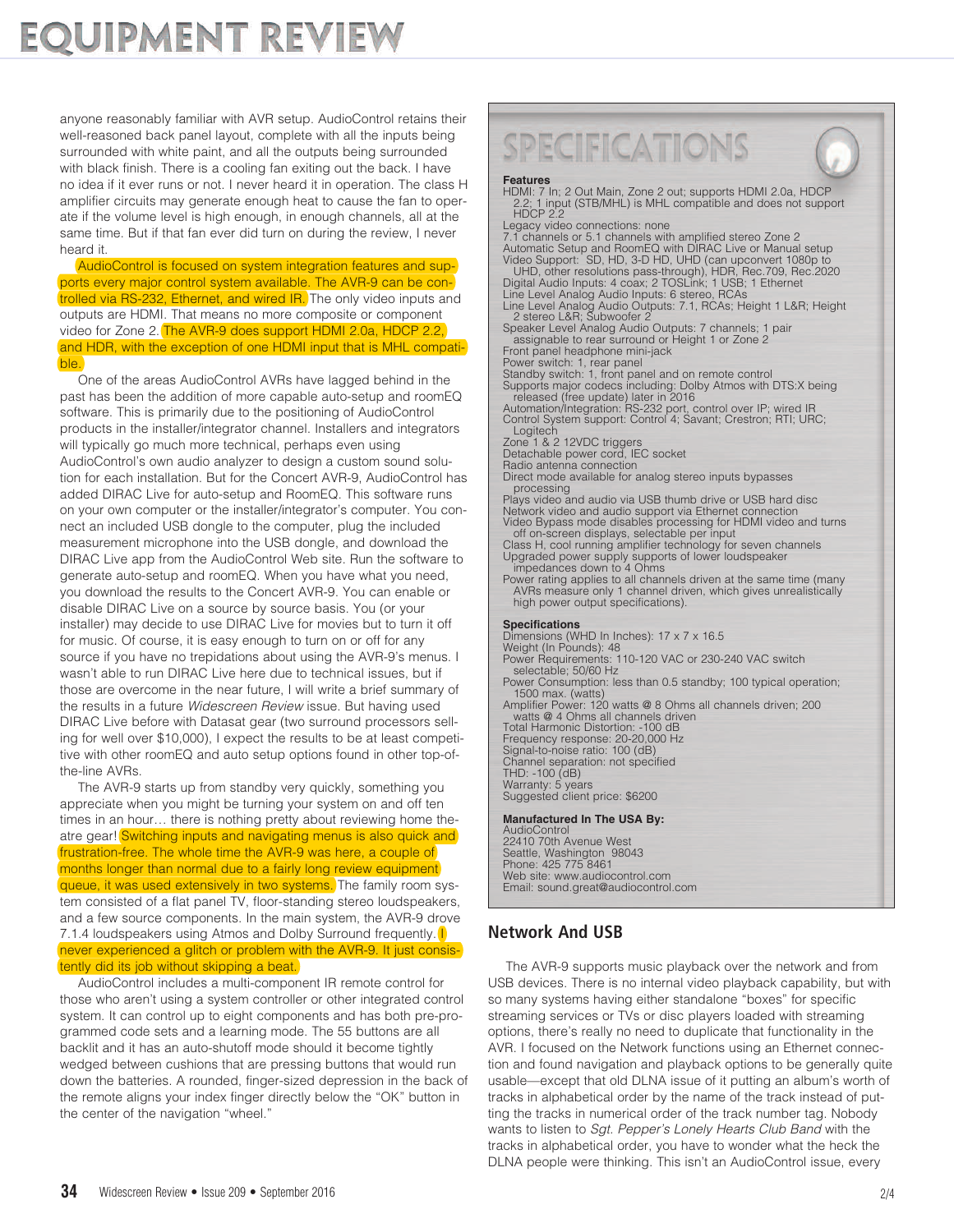## **EQUIPMENT REVIEW**



manufacturer supporting DLNA playback of media over home networks has the same problem. Nobody wants to hear "A Day In The Life" first and the two "Sgt. Pepper's…" tracks back-to-back in positions 8 and 9 instead of being the first and twelfth tracks. The speed of navigation using the DLNA interface has ramped up considerably over the years and is actually fine in the AVR-9. Though the only practical mode for navigating large music libraries (like 3,500+ albums by around 900 artists) is the "By Folder" option that retains my alphabetical folders at the top level so I don't have to scroll through 899 artists to get to ZZ Top.

### **Audio Quality**

 I found the sound quality of music played back over Ethernet was equivalent to the sound quality from USB, digital coax, HDMI, and analog. All of them provided the same excellent sound quality for music and movies. There aren't a lot of AVRs that do music so well that I can move into "meditation mode" very quickly, but the AVR-9 is one of them. In "meditation mode" my wife thinks I'm asleep, but I assure you, it is not sleep. It is total immersion in the music. Sometimes I feel like I'm a spectator moving through the acoustic space of the performance to focus on one performer at a time. Other times, I find myself building mental images of how the performers are laid out in space. Other times, I find myself examining the sound of one instrument at a time, listening carefully to each element of the instrument's overall sound that add up to what we hear. I hear fingers moving on strings or keys, I hear a bow or hammers on strings, I hear pages of the orchestral score being turned, I hear the body sound of the instrument separate from the sound of the strings or mouthpiece sound. It's an altered state of mind that is much easier to enter when the gear isn't distracting you with some electronic or mechanical character to the sound that shouldn't be there. You've heard about people talking about being "in the zone," but I don't think a lot of people who talk about that have ever actually been "in the zone." I enjoy "meditation mode" and get frustrated if the gear doesn't draw me right in when I'm in the mood. The Concert AVR-9 was a faithful means to that end. It never imposed itself on the music in any detectable way. I consistently got a lovely flow of sound from the AVR-9 that was as natural sounding as well-recorded performances can be. One of the hallmarks of sound quality approaching

state of the art is to be able to hear differences in recording venues… an orchestra playing in two different buildings or a studio recording with tracks recorded in different studios, as examples. The AVR-9 did reveal those differences on recordings like Willie Nelson's *Across The Borderline*, where most tracks were recorded in different studios. The AVR-9 clearly revealed those types of differences without over-dramatizing them. Nothing was better or worse from different venues, it was simply a little audibly different, just as you would expect

 As usual, movie sound achieved the same performance level as music. Dynamics were great when needed, and it was always easy to isolate specific sounds within the soundtrack, whether ambient or localized. As you would want from any good AVR, some of the localized sounds could be so convincing they could startle or confuse. Even when viewing scenes I've seen many times, some of the localized sounds were startlingly present in the room. Even the dog was fooled regularly, and that doesn't happen very often with an AVR in the system. All the crazy alien sounds in *The Edge Of Tomorrow* and the dense mixes during combat scenes were very well defined, elevating those scenes into adrenaline-pumping visceral experiences beyond the capability of lower-cost AVRs. The dirt bike/Harley/cabover semi chase in *Terminator 2* was surprisingly heart-pumping after what must be 60 or more viewings over the years. The bicycle horn after the semi smashes a car carcass into the side of the concrete culvert was right there in the perfect location, in spite of being right in the middle of a very dense mix during that part of the chase. Shotgun blasts were appropriately powerful, especially in close quarters, like the escape from the mall just prior to the chase scene. And the echo/reverb in the alley between buildings, when the Harley pulls in and stops, was exceptionally convincing. But perhaps the most important characteristic is how easy it was to forget listening for problems and just get into full movie-mode, where you just let the system do its thing while you immerse yourself in the entertainment experience.

 Since Dolby Atmos is a new feature, it probably deserves some comment, but I really don't have anything new to say about it after using the AVR-9. It works fine at times, but I don't think we are getting the best sound Dolby Atmos can deliver in home systems yet. I don't think Atmos soundtracks are being mixed all that well, and I think Atmos desperately needs controls that adjust the Atmos height